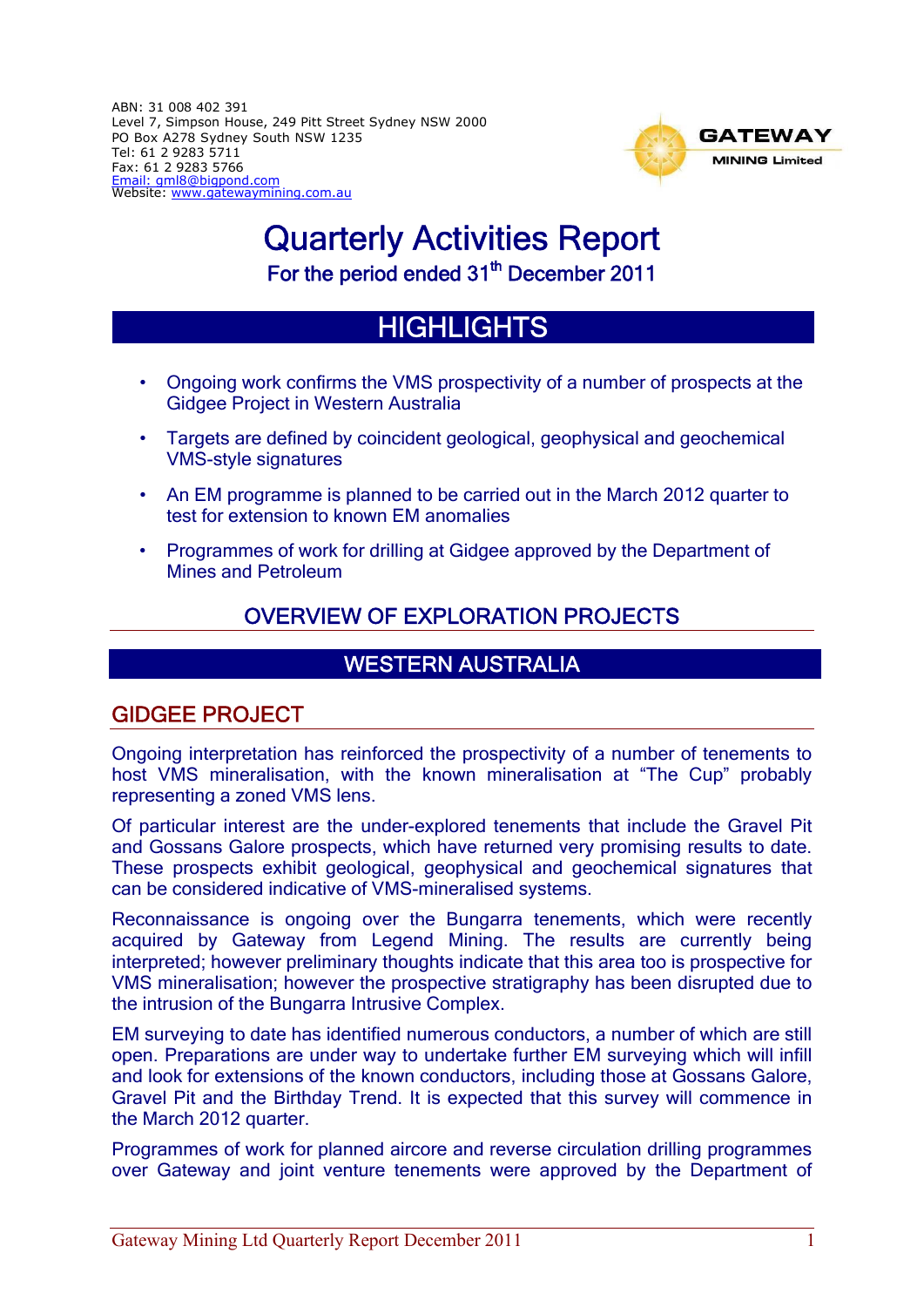Mines and Petroleum. Approved drilling includes 2,975m of RC and 6,780m of aircore.

#### **Western Tenements – Gossans Galore E57/417, E57/688, P57/1232, P57/1152**

Gateway 100%, (Avenue earning 80%)

#### **Gravel Pit, E57/807**

Gateway 100%,

These under-explored tenements represent a prime VMS target area, with pointers to mineralisation including geochemical, geophysical and geological anomalism. As reported last quarter lithogeochemical work has reinforced the prospectivity, returning alteration styles and lithologies typical of those associated with VMS mineralisation.

At Gossans Galore, this work pointed towards zoned alteration, ranging from distal albite to sericite/chlorite proximal to the EM anomalies and known gossans. In addition the work indicates that the dominant lithologies are basalts, with subordinate intermediate volcaniclastics. Alteration at Gravel Pit includes sericite and chlorite/sericite.

The upcoming EM programme is planned to test for extensions to a number of the known EM anomalies in this area, which still have not been closed off.

The Programmes of Work approved by the Department of Mines and Petroleum includes both aircore and RC drilling to further test these exciting targets.

#### **The Cup E57/417/Julia's Fault M57/429**

Gateway 100%, (Avenue earning 80%)/Gateway 75% - Red 5 25%

Lithogeochemical analysis of The Cup and Julia's Fault shows sericite/chlorite and strong sericite alteration, with this alteration also occurring along the trend between the prospects and to the south of The Cup. In addition the results of the lithology analysis indicate a possible transition from basalts in the east to overlying intermediate volcanics to the west, with mineralisation occurring near the contact between the units.

RC drilling has been planned to further delineate mineralisation at The Cup, with both RC and aircore drilling planned for Julia's Fault and nearby areas.

#### **Birthday Trend P57/1151, P571155/E57/795**

Gateway 100%, (Avenue earning 80%)/Gateway 75% - Red 5 25%

This trend (Figure 2) has been traced thus far for approximately 5km, and appears to be open to the north and south. The trend is marked by sporadic gossan outcrops and EM conductors, and in part forms a faulted eastern boundary to the Montague Granodiorite.

At the Birthday Gossan, work to date has identified approximately 140m of strike of gossan, with up to rock chip sample SEP036 returning 1,070ppm Zn and 789ppm Cu.

EM surveying is planned to further delineate drill targets in this zone. The approved Programme of Work includes some aircore drilling over the Birthday Trend.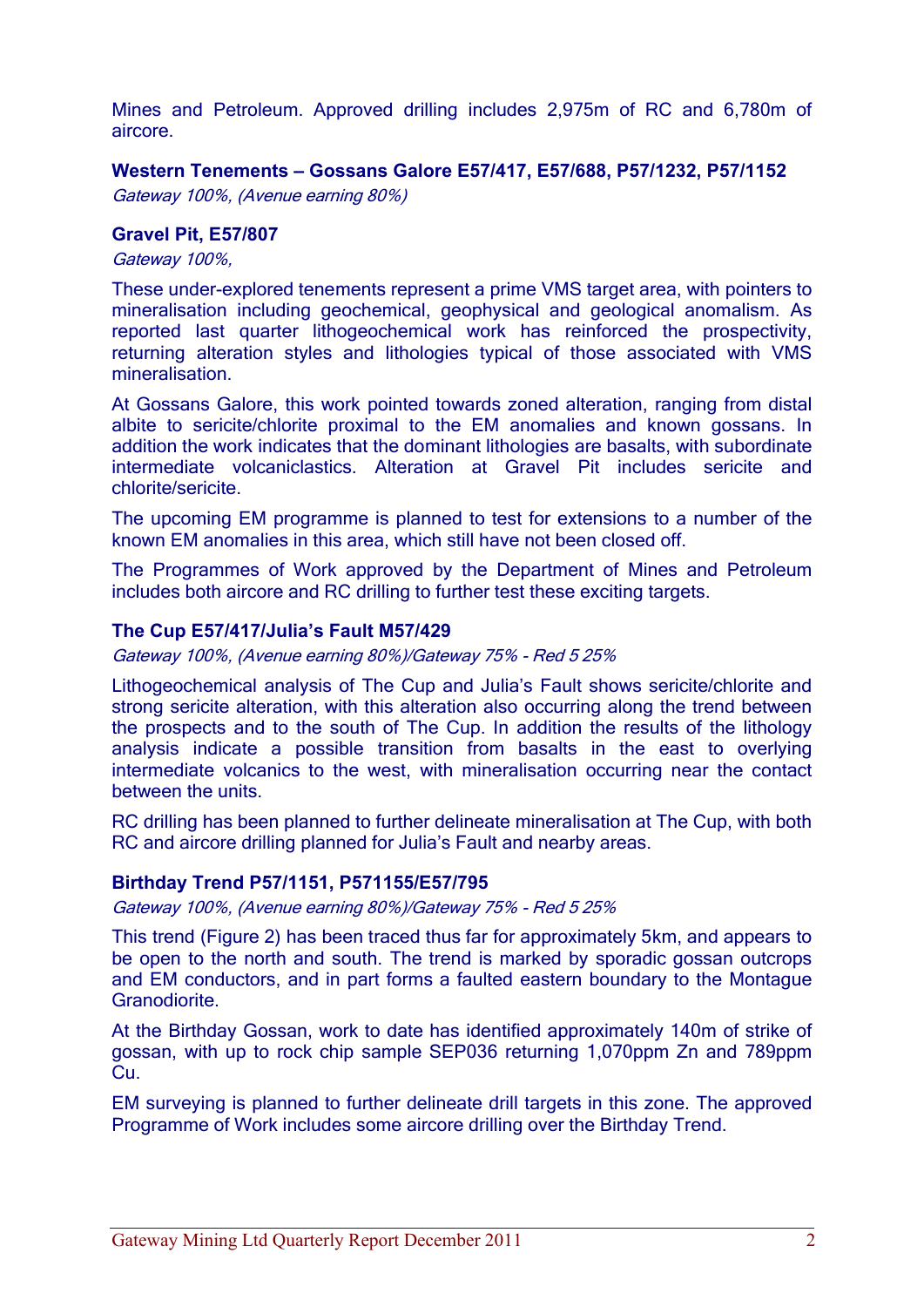#### **Bungarra E57/706, E57/709**

Gateway 100%

As reported last quarter follow up reconnaissance work was carried out on the Bungarra leases. This included further follow up along the Bigfinger trend, for which initial results were reported last quarter (Figure 3).

The interpreted zinc corridor strikes NNW for approximately 2km, and is defined by surface geochemistry and EM responses. Rock chips collected during the current quarter returned up to 4930ppm Zn and 901 ppm Cu (sample SEP096).

Aircore drilling is planned to test the zinc corridor.

## NEW SOUTH WALES

### COWRA PROJECT : EL 5514 & 6102

Gateway Mining 100%

As reported last quarter Minotaur Operations P/L withdrew from the Cowra Joint Venture.

As part of the termination Minotaur offered Gateway its 51% interest in EL5514 and EL6102, an offer which Gateway accepted.

Gateway is seeking joint venture partners for the Cowra Project.

## QUEENSLAND

## SURPRISE PROJECT : EPM 9053, 13677

Gateway 100%

No work has been carried out on the Surprise Project during the quarter.

#### HODGKINSON BASIN :EPM9934, 10026

Territory Minerals Pty Ltd, Gateway 6% free carried interest

During the quarter Republic Gold sold its North Queensland assets to Territory Minerals Pty Ltd.

## **CORPORATE**

The Company raised \$368,000 (before costs) through the issue of 16,000,000 shares at 2.3c per share. Each share has 1.8 attaching options, exercisable at 2c on or before 15 November 2014.

For further information visit our website at www.gatewaymining.com.au or contact: Bob Creelman, Director, or Mark Gordon on Tel: 02 9283 5711

The information in this report that relates to Exploration Results, Mineral Resources or Ore Reserves is based on information compiled by Mr. M.J.Gordon, a consultant to Gateway Mining, a Member of the Australasian Institute of Mining and Metallurgy (CPGeo) and Australian Institute of Geoscientists. Mr.M.J.Gordon has a minimum of 5 years experience which is relevant to the style of mineralization and type of deposit under consideration and to the activity which he is undertaking to qualify as a Competent Person as defined in the 2004 Edition of the "Australian Code for Reporting of Exploration Results, Mineral Resources and Ore Reserves". Mr. M.J.Gordon consents to the inclusion in the report of the matters based on his information in the form and context in which it appears.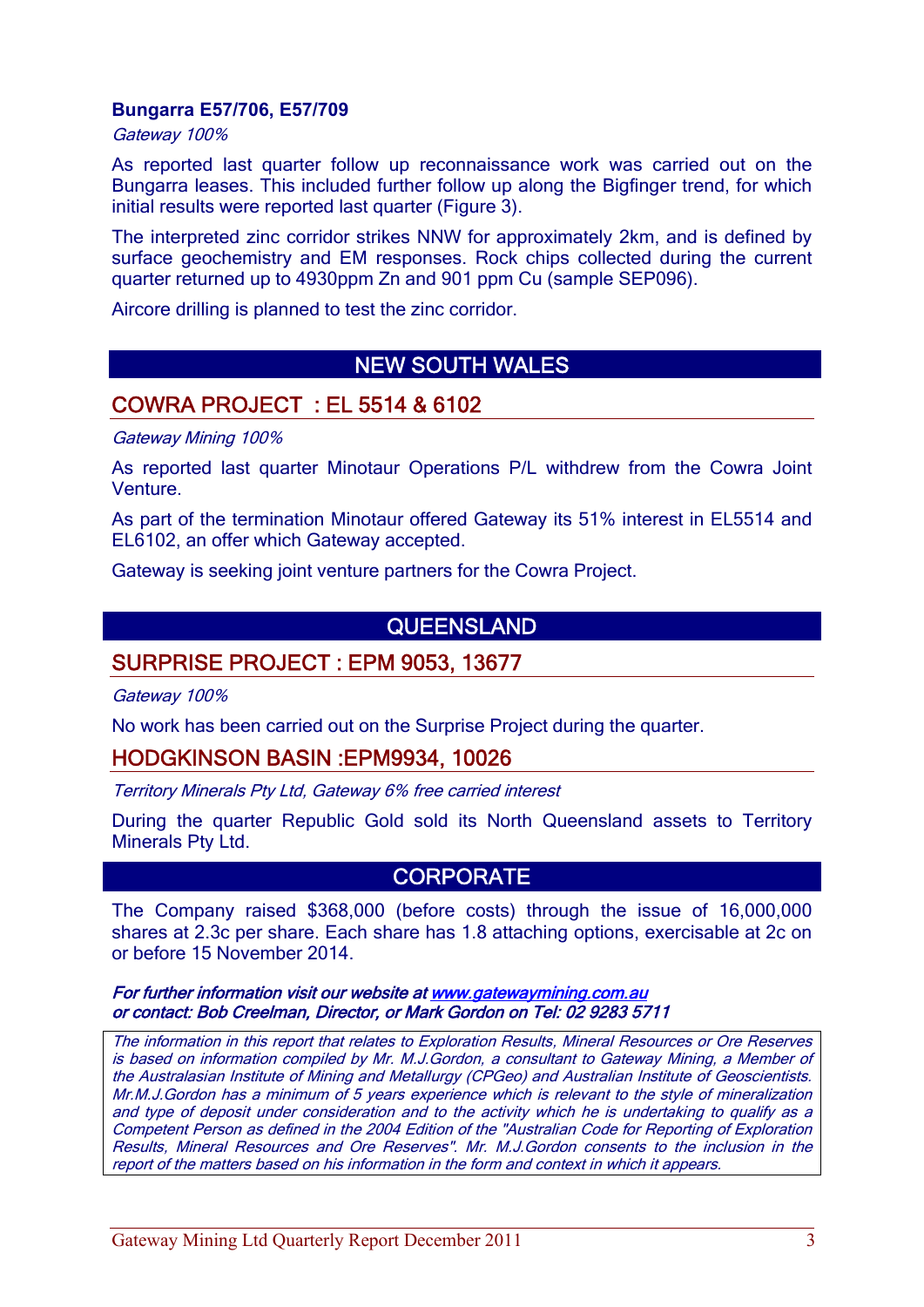

Figure 1. Gateway Mining Limited Project Locations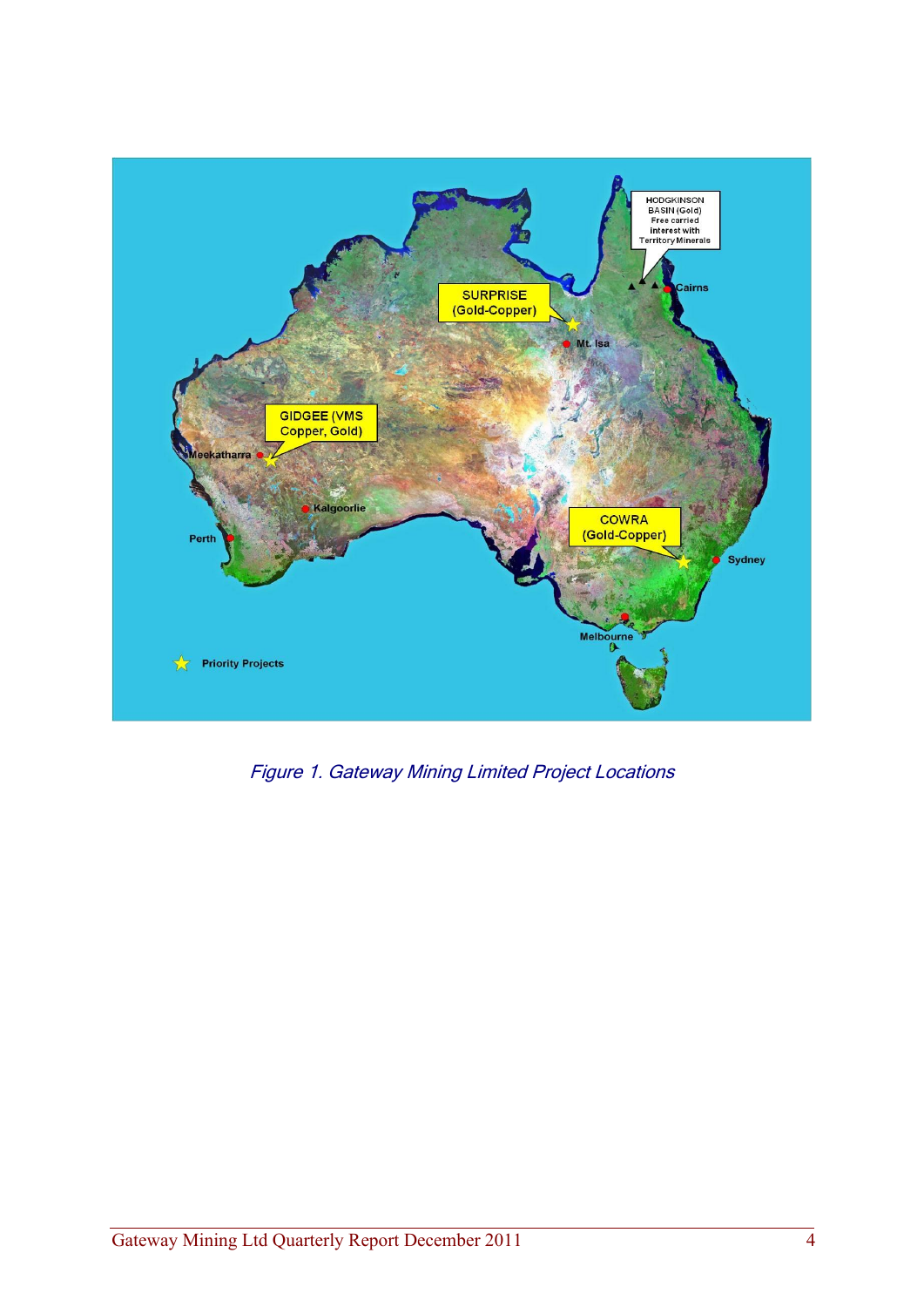

Figure 2. Gidgee Project, showing tenements, prospects (pink dots) and results summary. Tenements outlined in red and blue are in the Avenue JV's